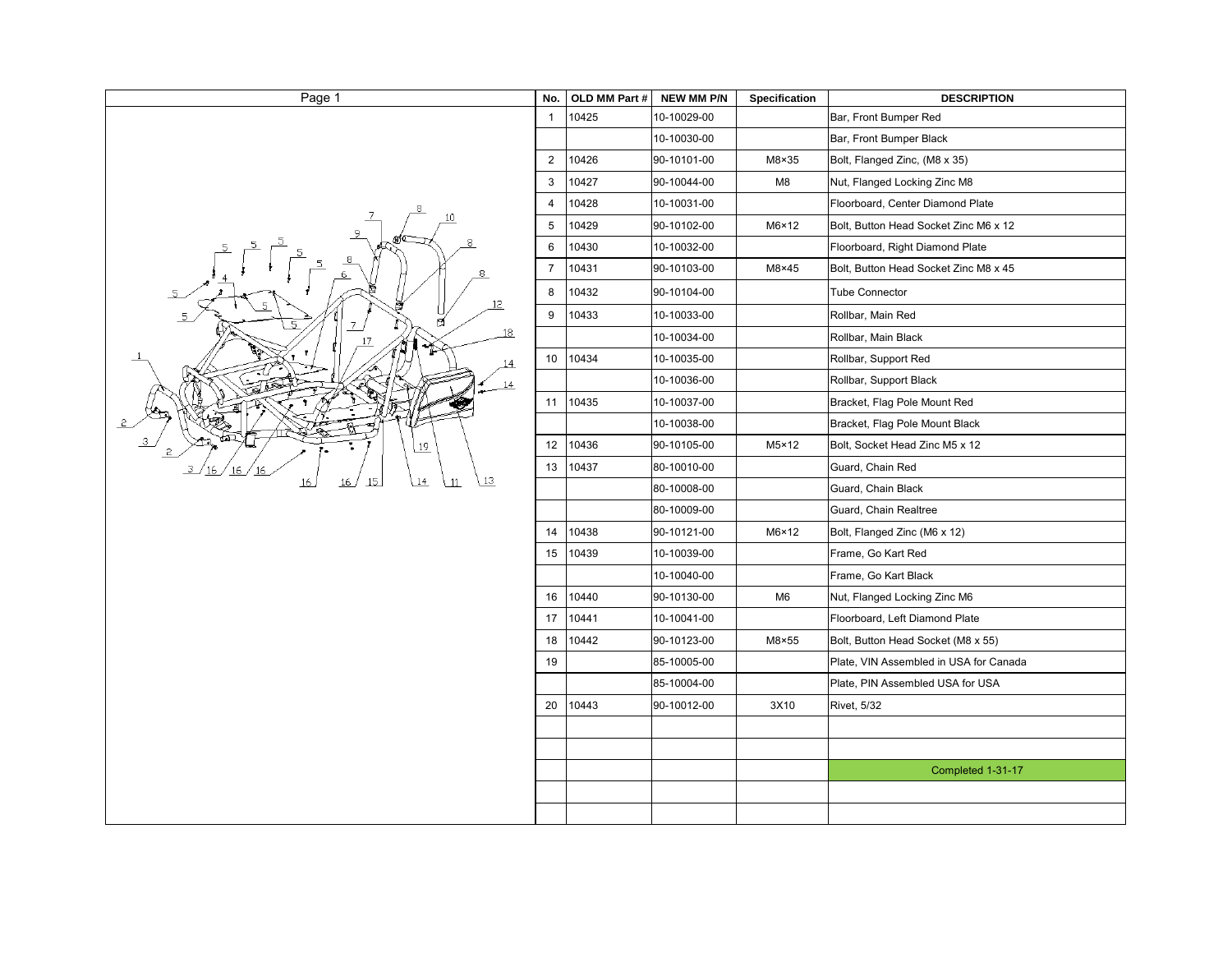| Page 2                                                              | No.            | OLD MM Part # | <b>NEW MM P/N</b> | Specification   | <b>DESCRIPTION</b>                            |
|---------------------------------------------------------------------|----------------|---------------|-------------------|-----------------|-----------------------------------------------|
| 18<br>19                                                            | $\overline{1}$ | 10444         | 90-10053-00       | M14×1.5         | Nut, Castle Zinc M14 x 1.5                    |
|                                                                     | $\overline{2}$ | 10445         | 90-10054-00       | φ15.5×φ28×2.0   | Washer, Flat Zinc M14 (28mm OD x 2.0mm Thick) |
| 20                                                                  | $\sqrt{3}$     | 10446         | 90-10055-00       | $3.2 \times 32$ | Cotter Pin (3.2 x 32)                         |
| 16                                                                  | $\overline{4}$ | 10447         | 60-10009-00       |                 | Axle, (Spindle), Front Right                  |
| $\mathbf{a}$<br>$\overline{5}$                                      | 5              | 10448         | 90-10056-00       | M8×30           | Bolt, Socket Head Zinc M8 x 30                |
| 14<br>22                                                            | 6              | 10449         | 90-10057-00       | φ12×φ9-34.5     | Spacer, Zinc 9.5 x 12.5 x 30                  |
| 31<br>23<br>$\frac{15}{2}$                                          | $\overline{7}$ | 10450         | 90-10058-00       | 608ZZ           | Bearing, Ball (608ZZ)                         |
| مرادرامراتا<br>24<br>$-40$                                          | 8              |               |                   | φ8.4×φ15×1.6    | N/A                                           |
| $\frac{14}{13}$<br>$\frac{13}{12}$<br>10<br>$\frac{3}{2}$<br>9<br>5 | 9              | 10451         | 80-10027-00       |                 | Cap, Dust                                     |
| 8                                                                   | 10             | 10452         | 90-10059-00       | M8×75           | Hex Flange Screw                              |
| $\overline{7}$                                                      | 11             | 10453         | 90-10060-00       | φ25×φ21-8       | Spacer-steering shaft                         |
| $\epsilon$                                                          | 12             | 10454         | 90-10061-00       | M8×55           | Bolt, Flanged Zinc M8 x 55                    |
| 3<br>$\tilde{c}$                                                    | 13             | 10455         | 90-10063-00       | M6×35           | Bolt, Zinc M6 x 35                            |
|                                                                     | 14             | 10456         | 60-10008-00       |                 | Bracket, Plastic Steering Shaft Mount MM-K80  |
| 29<br>一块化                                                           | 15             | 10457         | 90-10062-00       | φ25×φ21-20      | Spacer, Steering Shaft Upper                  |
| 27,                                                                 | 16             | 10458         | 60-10011-00       |                 | Wheel, Steering                               |
|                                                                     | 17             | 10459         | 90-10064-00       | 6               | Washer, Split Zinc M6                         |
| ,25<br>287<br>29 /<br>ã<br>9<br>27<br>N,<br>28<br>₽                 | 18             | 10460         | 90-10065-00       | $M6 \times 12$  | Bolt, Zinc M6 x 12                            |
|                                                                     | 19             | 10461         | 80-10026-00       |                 | Cap, Steering Wheel Center                    |
| 14                                                                  | 20             | 10462         | 60-10012-00       |                 | Shaft, Steering Wheel Mount                   |
|                                                                     | 21             | 10463         | 90-10044-00       | M8              | Nut, Locking Flanged Zinc M8                  |
|                                                                     | 22             | 10464         | 60-10013-00       |                 | Shaft, Steering                               |
| 21                                                                  | 23             | 10465         | 90-10066-00       | M <sub>5</sub>  | Nut, Locking Zinc M5                          |
|                                                                     | 24             | 10466         | 90-10130-00       | M <sub>6</sub>  | Nut, Locking Flanged Zinc M6                  |
| 12                                                                  | 25             | 10467         | 60-10014-00       |                 | Axle, (Spindle) Front Left                    |
|                                                                     | 26             | 10468         | 90-10051-00       | M8 X RH         | Heim Joint, Tie Rod End M8 RH Thread          |
|                                                                     | 27             | 10469         | 90-10069-00       | M8 X RH         | Nut, Zinc RH Thread M8                        |
| 23<br>31                                                            | 28             | 10470         | 60-10015-00       |                 | Tie Rod, Steering                             |
|                                                                     | 29             | 10471         | 90-10070-00       | M8 X LH         | Nut, Zinc LH Thread M8                        |
|                                                                     | 30             | 10472         | 90-10071-00       | M8 XLH          | Heim Joint, Tie Rod End M8 LH Thread          |
|                                                                     | 31             |               | 90-10067-00       |                 | Bolt, Socket Head Zinc M5 x 19                |
|                                                                     |                |               |                   |                 | Completed 1-30-17                             |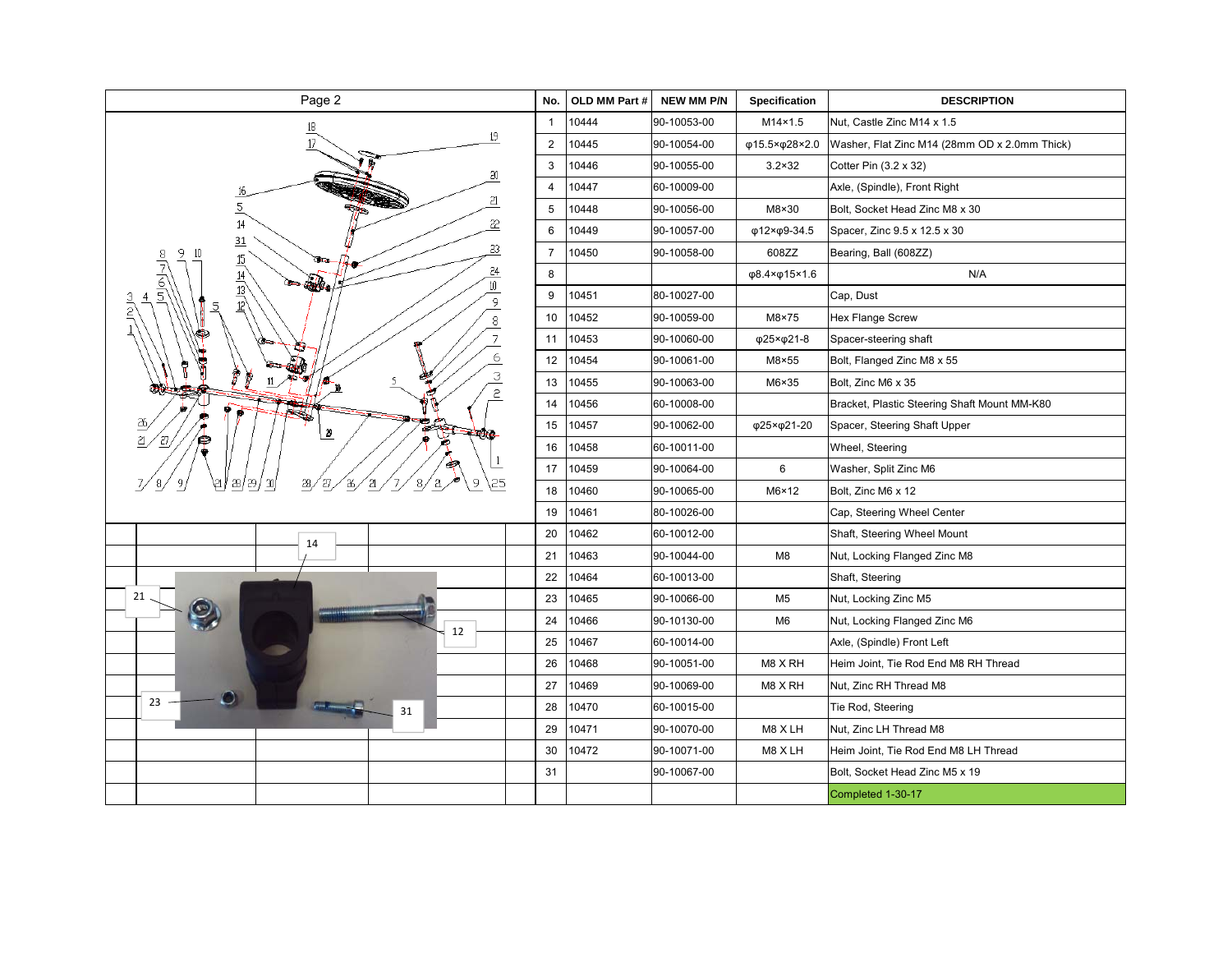| Page 3      | No.             | OLD MM Part # | NEW MM P/N  | Specification                 | <b>DESCRIPTION</b>                 |
|-------------|-----------------|---------------|-------------|-------------------------------|------------------------------------|
|             | $\overline{1}$  | 10473         | 20-10002-00 |                               | Engine, Lifan 79.5cc 152-F Go Kart |
|             | $\overline{2}$  | 10474         | 90-10044-00 | M8                            | Nut, Locking Zinc M8               |
|             | 3               | 10475         | 90-10072-00 | $\varphi$ 8.4× $\varphi$ 24×2 | Washer, Fender Zinc M8             |
|             | $\overline{4}$  | 10476         | 90-10073-00 | φ8                            | Washer, Split Zinc M8              |
|             | $5\phantom{.0}$ | 10477         | 90-10074-00 |                               | Bolt, Eyelet Zinc M8 x 36          |
|             | 6               | 10478         | N/A         | φ8.4×φ15×1.6                  | Washer (Not Used)                  |
|             | $\overline{7}$  | 10479         | 90-10075-00 | $M8\times 45$                 | Bolt, Flanged Zinc M8 x 45         |
|             |                 |               |             |                               |                                    |
| 2<br>e.     |                 |               |             |                               |                                    |
| 5           |                 |               |             |                               |                                    |
| З<br>6<br>5 |                 |               |             |                               |                                    |
|             |                 |               |             |                               | Completed 1-27-17                  |
| 6           |                 |               |             |                               |                                    |
|             |                 |               |             |                               |                                    |
| 鷱           |                 |               |             |                               |                                    |
|             |                 |               |             |                               |                                    |
|             |                 |               |             |                               |                                    |
|             |                 |               |             |                               |                                    |
|             |                 |               |             |                               |                                    |
|             |                 |               |             |                               |                                    |
|             |                 |               |             |                               |                                    |
|             |                 |               |             |                               |                                    |
|             |                 |               |             |                               |                                    |
|             |                 |               |             |                               |                                    |
|             |                 |               |             |                               |                                    |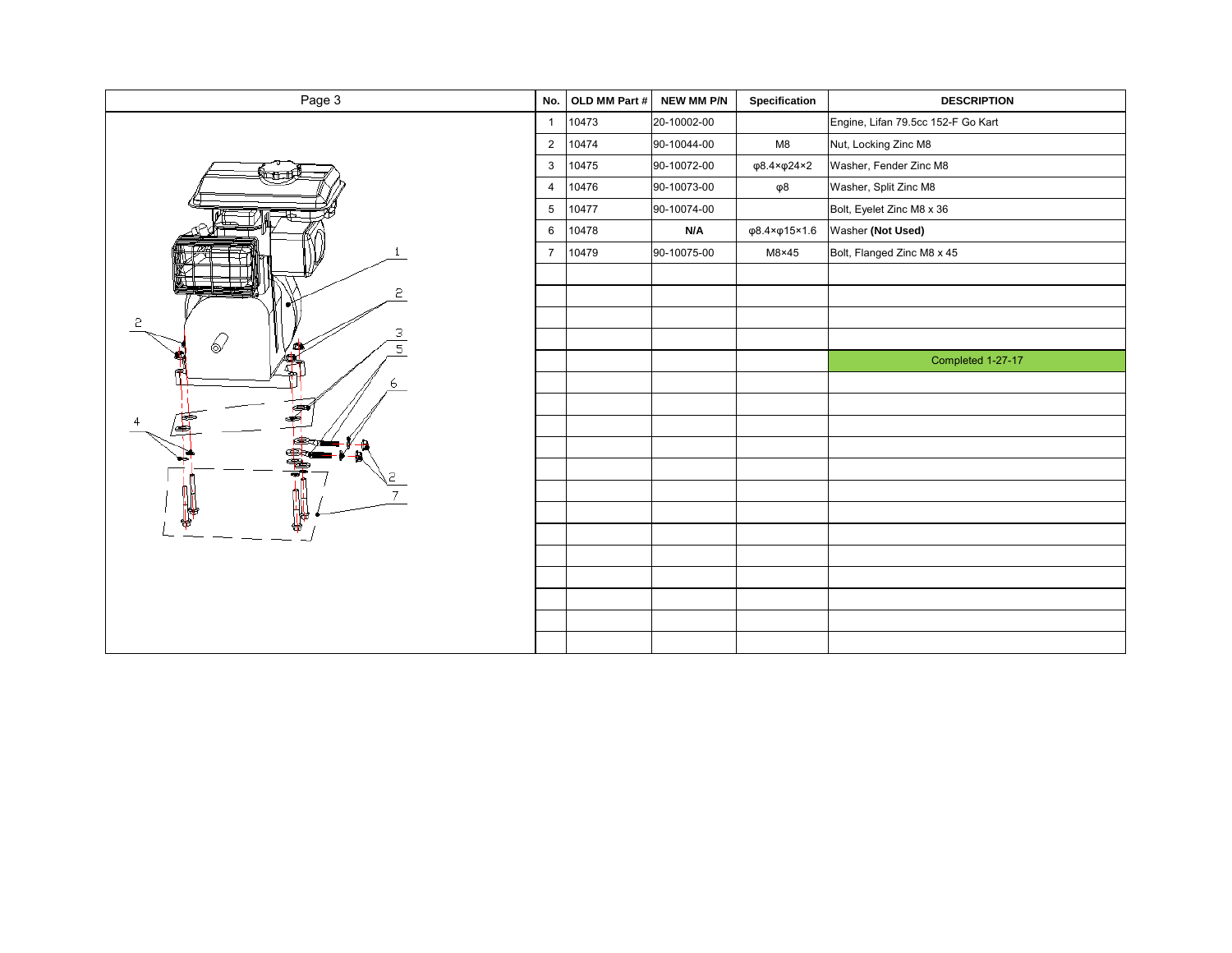| Page 3                                      | No.            | OLD MM Part # | <b>NEW MM P/N</b> | <b>Specification</b> | <b>DESCRIPTION</b>                                |
|---------------------------------------------|----------------|---------------|-------------------|----------------------|---------------------------------------------------|
|                                             | $\overline{1}$ | 10480         | 90-10053-00       | M14×1.5              | Nut, Castle Zinc M14                              |
|                                             | $\overline{2}$ | 10481         | 90-10054-00       | φ15.5×φ28×2.5        | Washer, Flat Zinc M14 (28mm OD x 2.0mm Thick)     |
|                                             | 3              | 10482         | 90-10076-00       | φ21×φ25×42           | Spacer, Zinc 21 x 25 x 44                         |
| 15 16 17 18 19 8<br>14 13<br>20 21 22<br>11 | $\overline{4}$ | 10483         | 90-10077-00       | 6004                 | Bearing, Ball (6004)                              |
| 5<br>$\overline{4}$<br>9<br>6               | 5              | 10484         | 90-10055-00       | $3.2 \times 32$      | Cotter Pin (3.2 x 32)                             |
|                                             | 6              | 10485         | 40-10017-00       |                      | Axle, Rear Zinc Go Kart                           |
|                                             | $\overline{7}$ | 10486         | 90-10078-00       | M8×20                | Bolt, Flanged Zinc M8 x 20                        |
| $H \rightarrow \theta$                      | 8              | 10487         | 90-10079-00       | 8                    | Washer, Split Zinc M8                             |
|                                             | 9              | 10488         | 90-10080-00       | φ8.4×φ15×1.6         | Washer, Flat Zinc M8                              |
|                                             | 10             | 10489         | 20-10038-00       |                      | Bracket, Jackshaft Mount "C Plate"                |
|                                             | 11             | 10490         | 40-10010-00       |                      | Axle, Sprocket Mounting                           |
|                                             | 12             | 10491         | 90-10081-00       | 32                   | Circlip, Outer (32)                               |
| 29<br>31<br>30<br>28                        | 13             | 10492         | 90-10083-00       | 6002                 | Bearing, Ball (6002)                              |
|                                             | 14             | 10493         | 90-10082-00       | φ15.5×φ20×2.5        | Spacer, Zinc 15 x 20 x 2.5                        |
|                                             | 15             | 10494         | 90-10084-00       | $M6\times 16$        | Bolt, Zinc M6 x 16                                |
|                                             | 16             | 10495         | 90-10085-00       | 6                    | Washer, Flat Zinc M6                              |
|                                             | 17             | 10496         | 40-10007-00       |                      | Sprocket, Driven I #35 40T                        |
|                                             | 18             | 10497         | 40-10008-00       |                      | Sprocket, Driven II #35 24T                       |
|                                             | 19             | 10498         | 90-10072-00       |                      | Washer, Fender Zinc M8 x 15 x 1.6                 |
|                                             | 20             | 10499         | 90-10045-00       | $M8\times 16$        | Bolt, Flanged Zinc M8 x 16                        |
|                                             | 21             | 10500         | 40-10005-00       |                      | Chain, Drive #35 50L                              |
|                                             | 22             | 10501         | 40-10006-00       |                      | Chain, Drive #35 82L                              |
|                                             | 23             | 10502         | 90-10037-00       | φ22×φ16×3            | Spacer, Engine Output Shaft 15 x 22 x 5           |
|                                             | 24             | 10503         | 40-10004-00       |                      | Clutch Assy., Centifugal w/Drive Sprocket 11T #35 |
|                                             | 25             | 10504         | 90-10036-00       | φ6.4×φ28×1.6         | Washer, Fender Zinc M6                            |
|                                             | 26             | 10505         | 90-10035-00       | M6×16                | Bolt, Flanged Zinc M6 x 16                        |
|                                             | 27             | 10506         | 40-10009-00       |                      | Sprocket, Driven #35 65T                          |
|                                             | 28             | 10507         | 40-10011-00       |                      | Hub, Sprocket Mount                               |
|                                             | 29             | 10508         | 90-10089-00       | A5×45                | Key (A5 x 45)                                     |
|                                             | 30             | 10509         | 90-10090-00       | A5×28                | Key (A5 x 25)                                     |
|                                             | 31             | 10510         | 90-10096-00       | M8×25                | Bolt, Flanged Zinc M8 x 25                        |
|                                             | 31a            |               | 90-10194-00       |                      | Bolt, Socket Head Zinc M8 x 25                    |
|                                             | 32             |               | 90-10064-00       |                      | Washer, Split Zinc M6                             |
|                                             |                |               |                   |                      | Completed 1 30 17                                 |
|                                             |                |               |                   |                      |                                                   |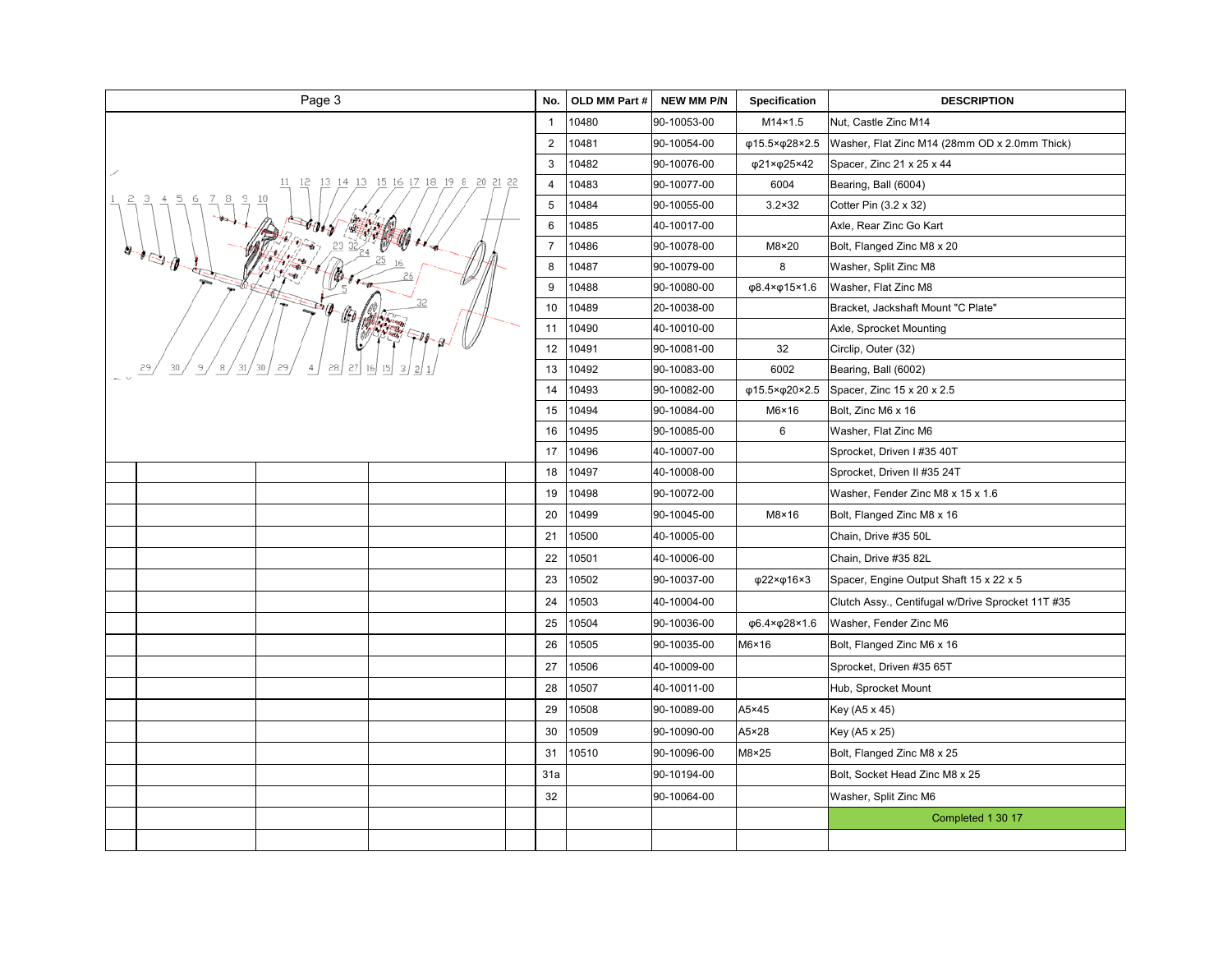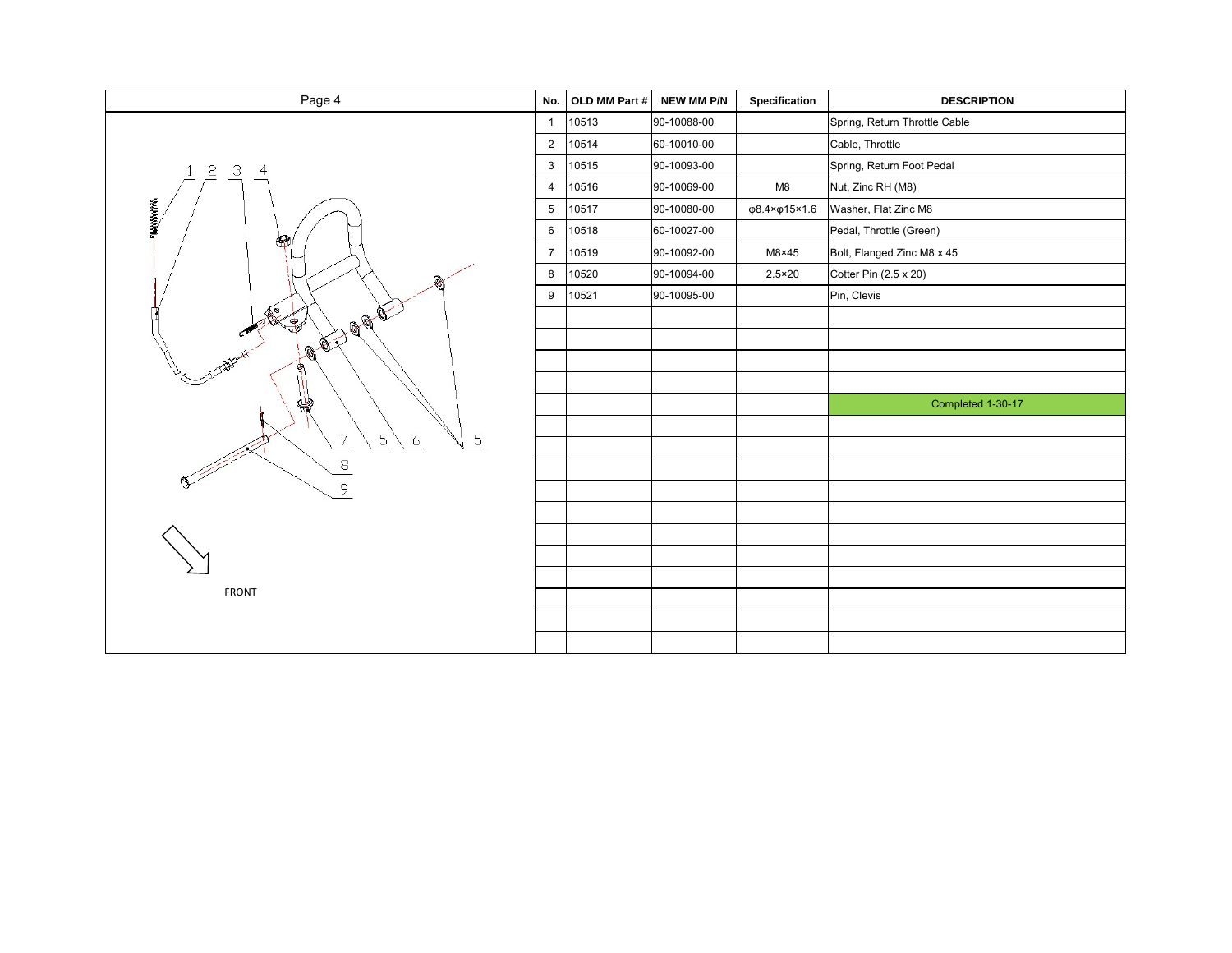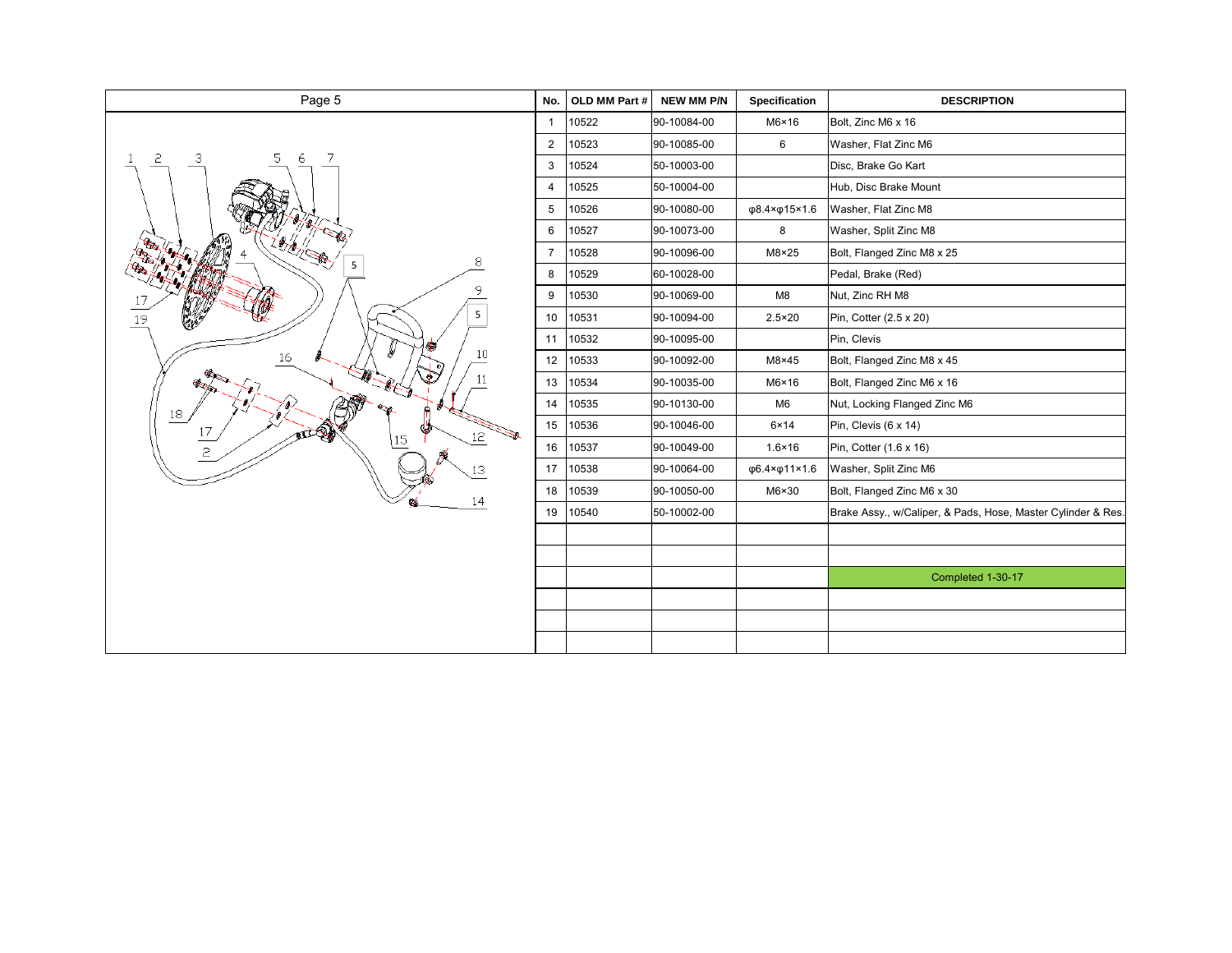| Page 6         | No.             | OLD MM Part #           | NEW MM P/N  | Specification | <b>DESCRIPTION</b>      |
|----------------|-----------------|-------------------------|-------------|---------------|-------------------------|
|                | $\mathbf{1}$    | 10541                   | 70-10020-00 |               | SWITCH, ENGINE STOP     |
|                | $\overline{2}$  | N/A                     | N/A         |               | Swith Button            |
|                | $\mathbf{3}$    | N/A                     | N/A         |               | Swith body              |
|                | $\overline{4}$  | N/A                     | N/A         |               | Metallic Buckle         |
| $\overline{c}$ | $5\phantom{.0}$ | N/A                     | N/A         | ST4.2×11      | Self Tapping Screw      |
| $\overline{3}$ | $\,6\,$         | N/A                     | N/A         |               | Wiring(red)             |
| $\frac{4}{1}$  | $\overline{7}$  | N/A                     | N/A         |               | <b>Bullet Connector</b> |
|                | 8               | $\mathsf{N}/\mathsf{A}$ | N/A         |               | Wiring(black)           |
| 5              | 9               | N/A                     | N/A         |               | PVC Wire Jacket         |
|                | 10              | N/A                     | N/A         |               | Terminal                |
| 7<br>6<br>♨    |                 |                         |             |               |                         |
| ⊭⊖             |                 |                         |             |               |                         |
|                |                 |                         |             |               |                         |
|                |                 |                         |             |               |                         |
| 8<br>9<br>10   |                 |                         |             |               |                         |
|                |                 |                         |             |               | Completed 1-27-17       |
|                |                 |                         |             |               |                         |
|                |                 |                         |             |               |                         |
|                |                 |                         |             |               |                         |
|                |                 |                         |             |               |                         |
|                |                 |                         |             |               |                         |
|                |                 |                         |             |               |                         |
|                |                 |                         |             |               |                         |
|                |                 |                         |             |               |                         |
|                |                 |                         |             |               |                         |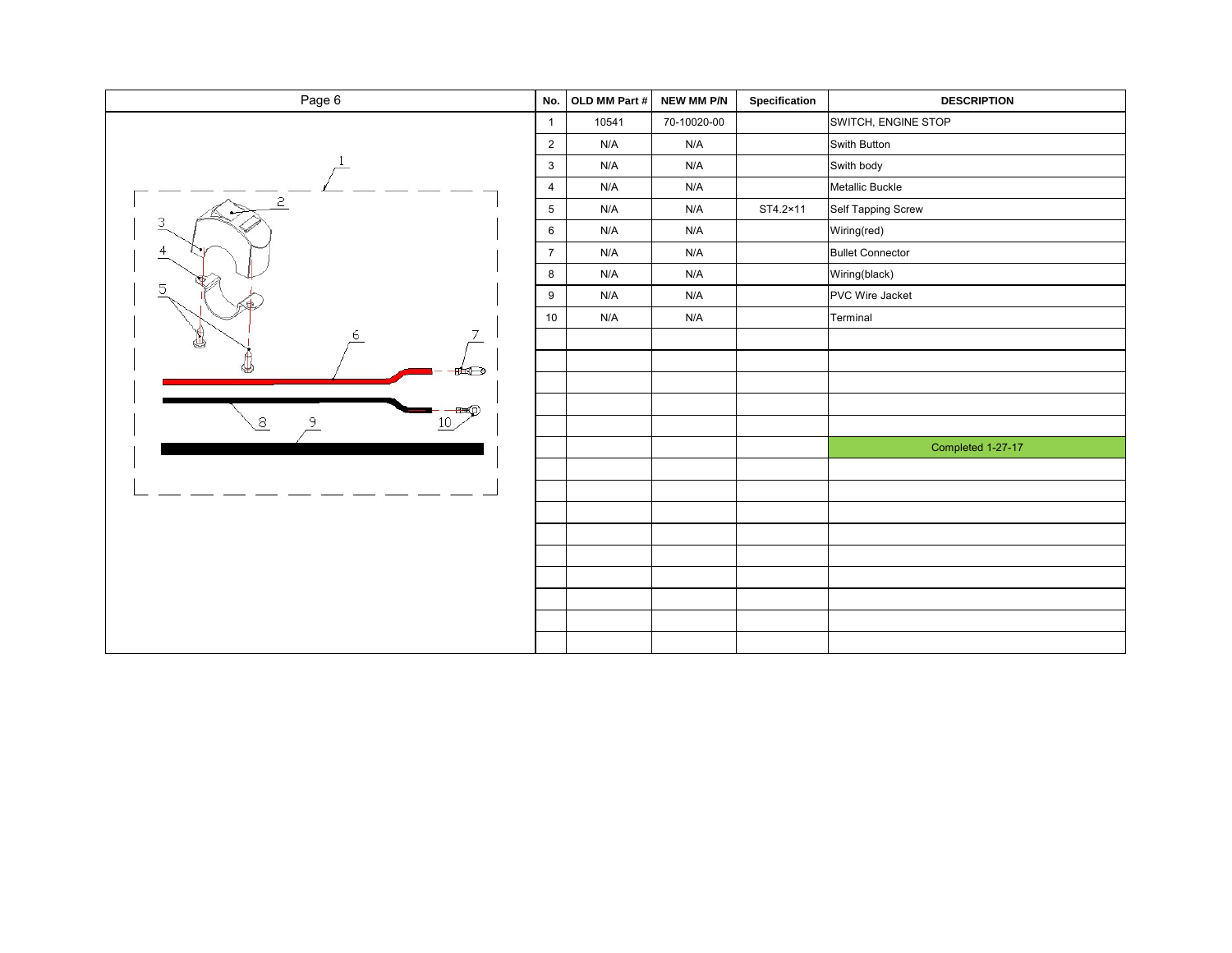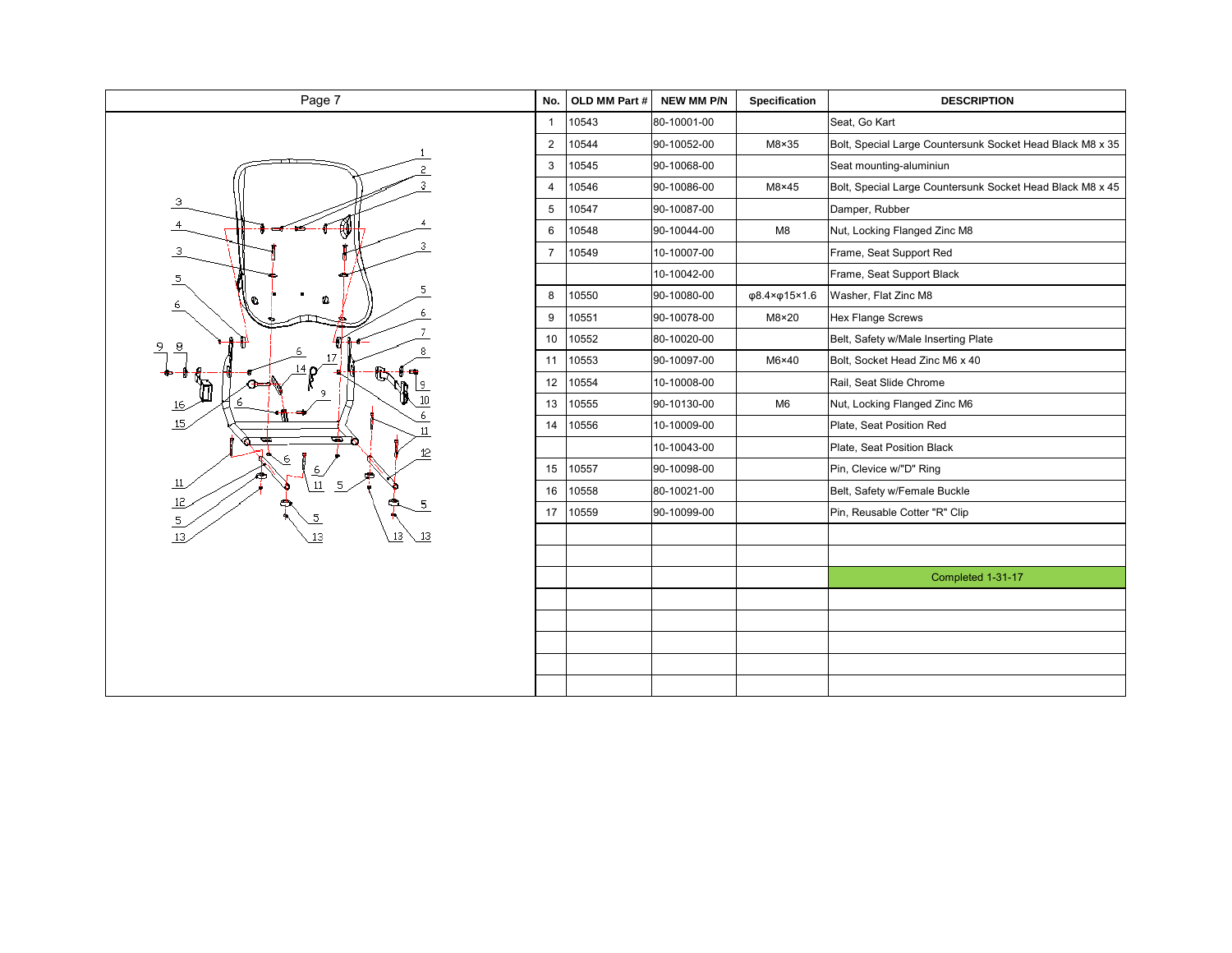| Page 8        | No.            | OLD MM Part # | NEW MM P/N  | Specification | <b>DESCRIPTION</b>                                           |
|---------------|----------------|---------------|-------------|---------------|--------------------------------------------------------------|
|               | $\overline{1}$ | 10560         | 90-10083-00 | 6002          | Bearing, Ball (6002)                                         |
|               | $\overline{2}$ | 10561         | 30-10009-00 |               | Cap, Valve Tire                                              |
|               | 3              | 10562         | 30-10008-00 |               | Valve, Tire                                                  |
|               | $\overline{4}$ | 10563         | 90-10043-00 | φ20×φ16-44    | Spacer, Inner 20 x 16 x 44                                   |
|               | $\sqrt{5}$     | 10564         | 30-10004-00 |               | Wheel Assy, Front Go Kart 6" w/Tire, Bearings, Spacer, Valve |
|               | 6              | 10565         | 30-10006-00 |               | Tire, Tubeless 13 x 5.00-6                                   |
|               | $\overline{7}$ | 10566         | 30-10005-00 |               | Wheel Assy, Rear Go Kart 6" w/ Tire, Valve                   |
|               |                |               | 30-10007-00 |               | Wheel, Rear Go Kart 6" w/ Valve                              |
|               |                |               | 30-10023-00 |               | Wheel, Front Go Kart 6" w/Bearings, Spacer, Valve            |
|               |                |               |             |               |                                                              |
|               |                |               |             |               |                                                              |
| 5             |                |               |             |               |                                                              |
| 3<br>5<br>ι 4 |                |               |             |               |                                                              |
| 3<br>2        |                |               |             |               |                                                              |
|               |                |               |             |               | Completed 1-27-17                                            |
|               |                |               |             |               |                                                              |
|               |                |               |             |               |                                                              |
|               |                |               |             |               |                                                              |
|               |                |               |             |               |                                                              |
|               |                |               |             |               |                                                              |
|               |                |               |             |               |                                                              |
|               |                |               |             |               |                                                              |
|               |                |               |             |               |                                                              |
|               |                |               |             |               |                                                              |
|               |                |               |             |               |                                                              |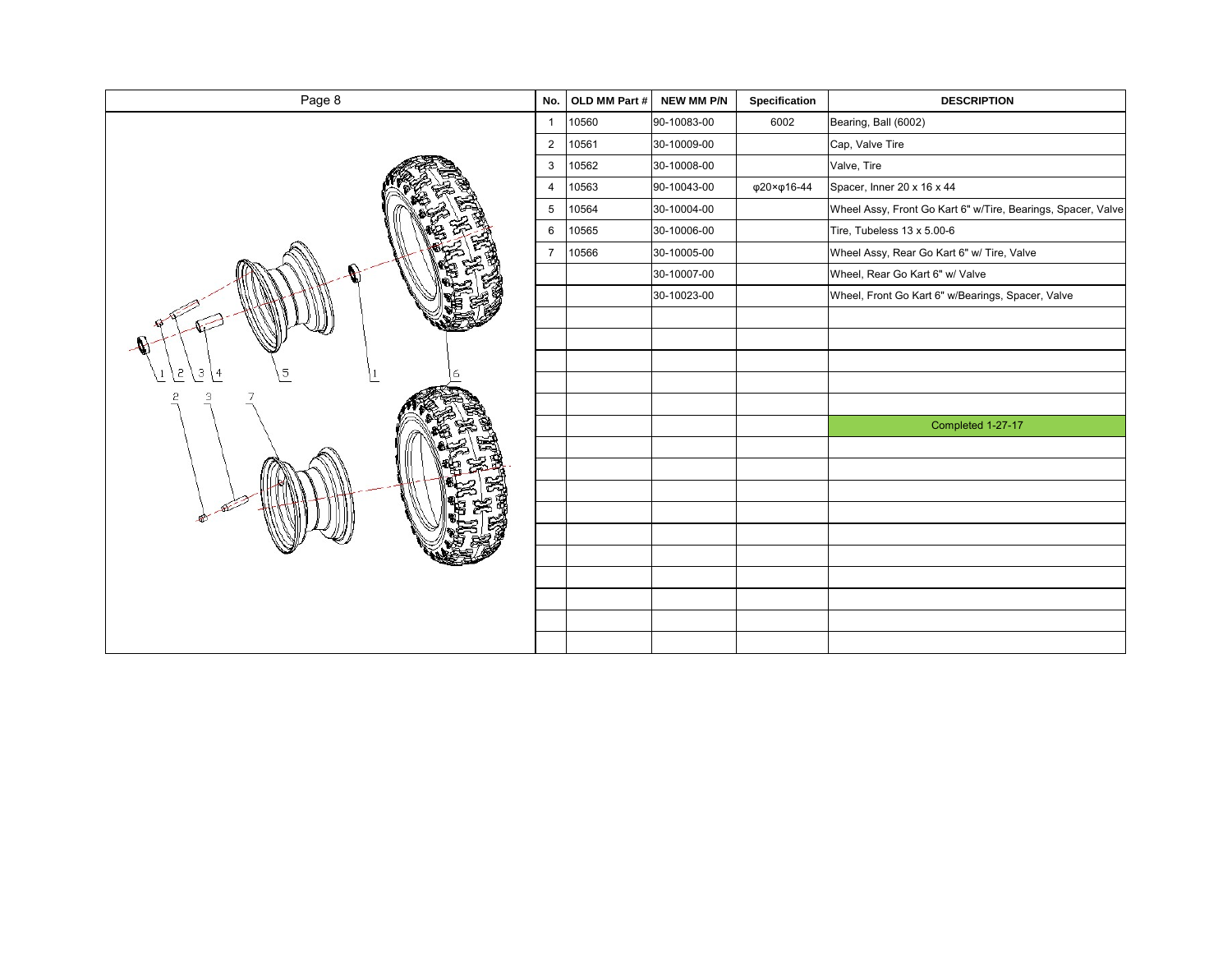| Page 9             | No.            | OLD MM Part # | NEW MM P/N  | Specification | <b>DESCRIPTION</b>                         |
|--------------------|----------------|---------------|-------------|---------------|--------------------------------------------|
|                    | $\mathbf{1}$   | 10567         | 80-10030-00 |               | Fabric, Front Net Black                    |
|                    |                |               | 80-10031-00 |               | Fabric, Front Net Realtree                 |
|                    | $\mathbf 2$    | 10568         | 80-10032-00 | 32X25X200     | Foam, Handrail Front                       |
|                    | $\mathbf{3}$   | 10568         | 80-10033-00 |               | Fabric, Cover Front Handrail Foam Black    |
|                    |                |               | 80-10034-00 |               | Fabric, Cover Front Handrail Foam Realtree |
|                    | $\overline{4}$ | 10570         | 80-10035-00 |               | Foam, Handrail Rear                        |
|                    | $\,$ 5 $\,$    | 10571         | 80-10036-00 |               | Fabric, Net Right Black                    |
|                    |                |               | 80-10037-00 |               | Fabric, Net Right Realtree                 |
| 10                 | 6              | 10572         | 80-10038-00 |               | Fabric, Net Left Black                     |
|                    |                |               | 80-10039-00 |               | Fabric, Net Left Realtree                  |
|                    | $\overline{7}$ | 10573         | 80-10040-00 | 8X900         | Pole, Flag                                 |
| 7                  | 8              | 10574         | 80-10041-00 | 10X8.1X80     | Connector, Pole Flag                       |
| 7                  | 9              | 10575         | 80-10042-00 |               | Flag                                       |
|                    | 10             | 10576         | 80-10043-00 |               | Foam, Roll Bar                             |
|                    | $11$           | 10577         | 80-10044-00 |               | Fabric, Roll Bar Black                     |
| 6                  |                |               | 80-10045-00 |               | Fabric, Roll Bar Realtree                  |
|                    |                |               |             |               |                                            |
| gão<br>8<br>ğ<br>a |                |               |             |               |                                            |
| $D_{DD}$<br>d      |                |               |             |               |                                            |
| ខ្វែទីទី១          |                |               |             |               | Completed 1-31-17                          |
| g                  |                |               |             |               |                                            |
|                    |                |               |             |               |                                            |
|                    |                |               |             |               |                                            |
|                    |                |               |             |               |                                            |
|                    |                |               |             |               |                                            |
|                    |                |               |             |               |                                            |
|                    |                |               |             |               |                                            |
|                    |                |               |             |               |                                            |
|                    |                |               |             |               |                                            |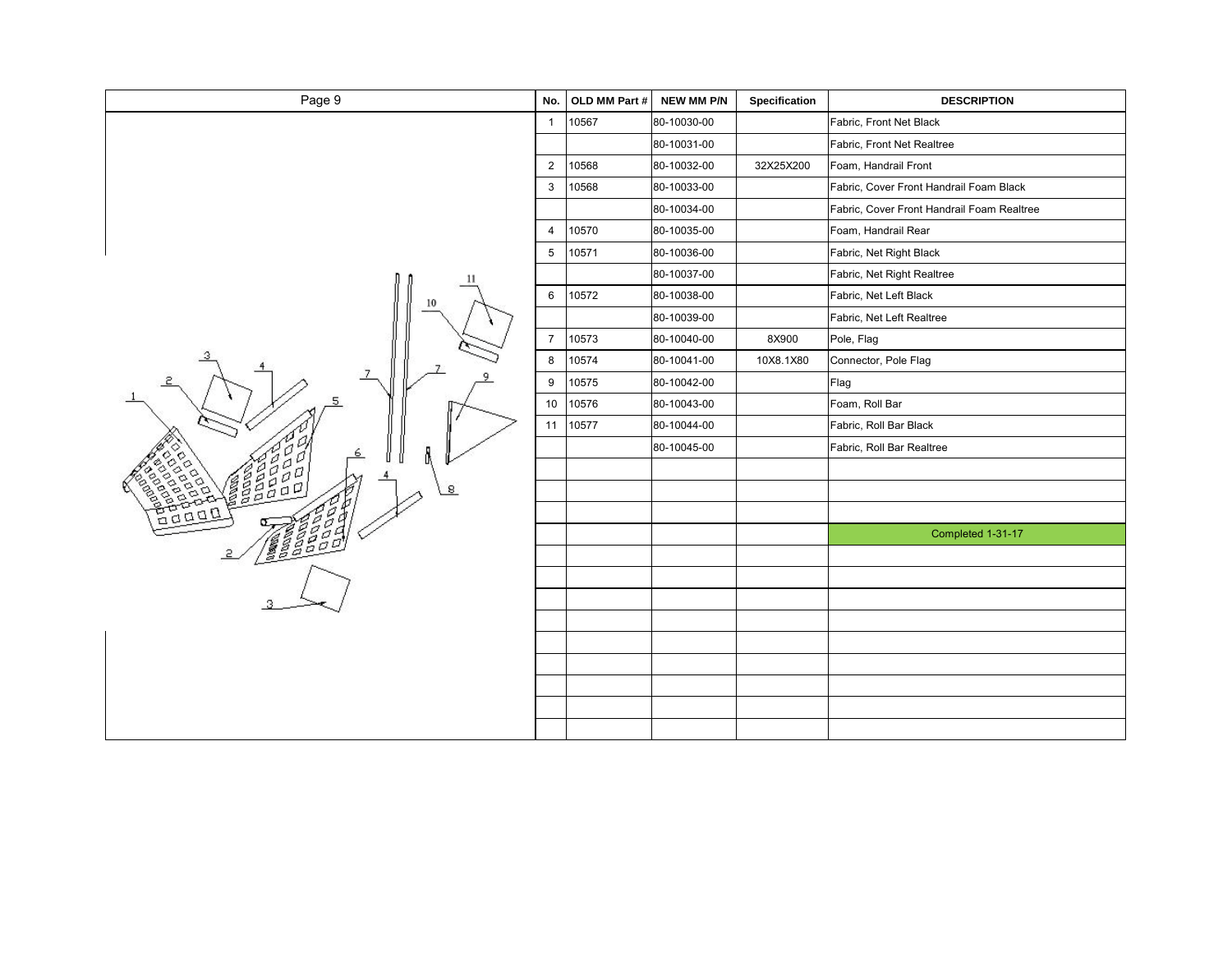| Page 10                                                                | No.              | OLD MM Part # | NEW MM P/N  | Specification | <b>DESCRIPTION</b>                             |
|------------------------------------------------------------------------|------------------|---------------|-------------|---------------|------------------------------------------------|
|                                                                        | $\mathbf{1}$     |               |             |               | Warning Label                                  |
|                                                                        | $\overline{2}$   |               |             |               |                                                |
| CALL 855-833-6483                                                      | 3                |               |             |               |                                                |
| <b>BOT MUST BE WORN AT A</b><br>8                                      | $\overline{4}$   |               |             |               |                                                |
| ------                                                                 | 5                |               |             |               |                                                |
| L٥<br>$_{21}$                                                          | $\,6\,$          |               |             |               |                                                |
| 11                                                                     | $\overline{7}$   |               |             |               |                                                |
|                                                                        | 8                |               |             |               |                                                |
| 13<br>í2                                                               | $\boldsymbol{9}$ |               |             |               |                                                |
| ٩                                                                      | $10$             |               |             |               |                                                |
| MM-K80R                                                                | 11               |               |             |               |                                                |
| 167891                                                                 | 12               |               |             |               |                                                |
| Ź0                                                                     | 13               |               |             |               |                                                |
|                                                                        | 14               |               |             |               | Front Shipping Mark                            |
|                                                                        | 15               |               |             |               |                                                |
| 14                                                                     | 16               |               | 80-10132-00 |               | Decal, Chain Guard Red                         |
| еų                                                                     |                  |               | 80-10133-00 |               | Decal, Chain Guard Black                       |
| $\frac{7}{19}$<br>í8                                                   | 17               |               |             |               |                                                |
|                                                                        | 18               |               | 96-10004-00 |               | Hang Tag Set, MM-K80 2016, (UPC, Add Oil, EPA) |
| MITARIO<br>MTVT. ONLIGATION<br>GA MT TRALTTTALL                        | 19               |               |             |               | Included in #18                                |
| SQL 14MH in JUT LIFT LBFT<br>$\frac{10.00 \text{ m}}{10.00 \text{ m}}$ | 20               |               | 85-10008-00 |               | Decal, EngineEPA                               |
| 16                                                                     | 21               |               |             |               | Included in #18                                |
| í5                                                                     | 22               |               | 85-10007-00 |               | Decal Set Warning Labels, (#1 to 13)           |
|                                                                        | 23               |               |             |               |                                                |
|                                                                        | 24               |               |             |               | Completed 1-31-17                              |
|                                                                        | 25               |               |             |               |                                                |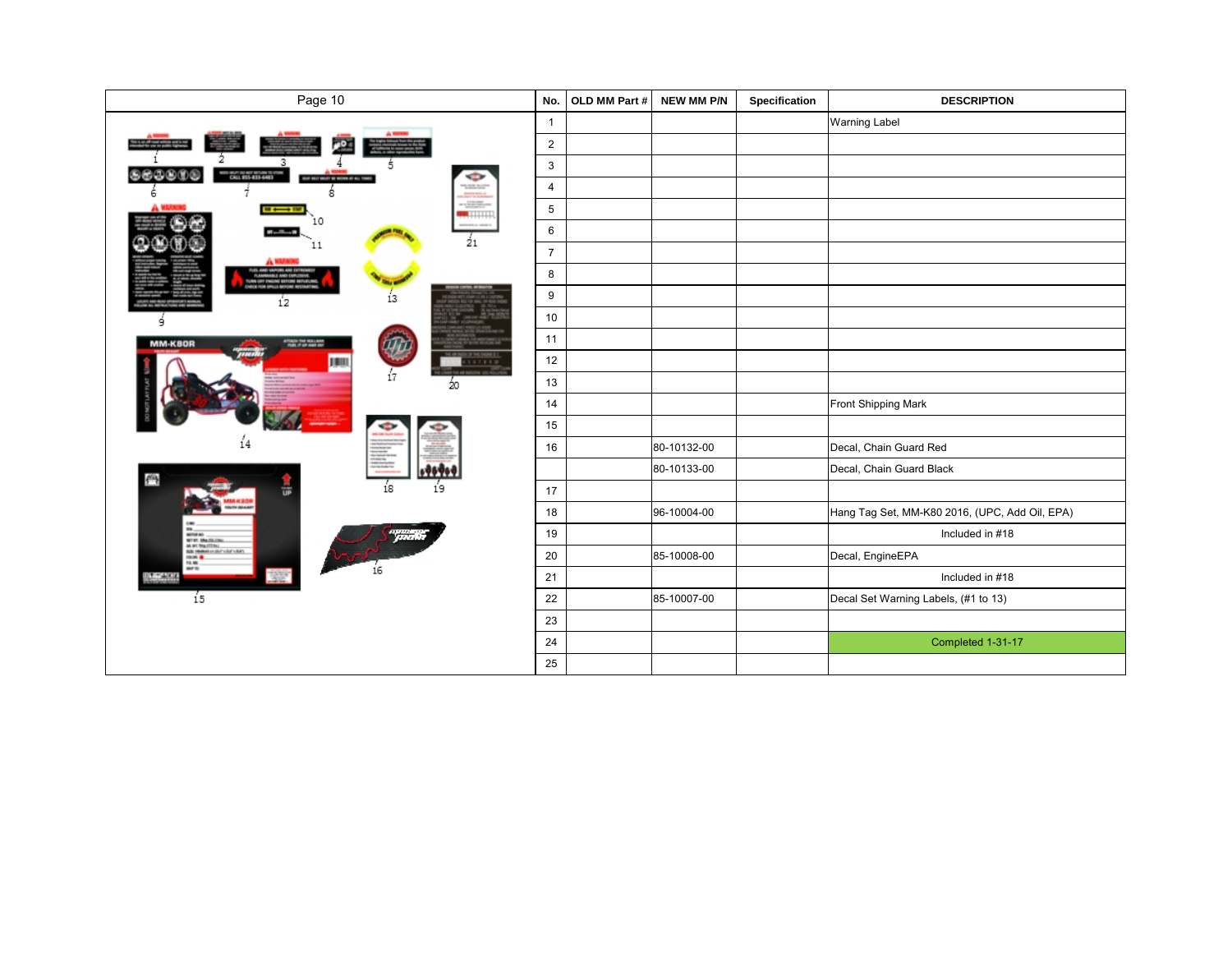| Page 11                        | No.            | OLD MM Part # | NEW MM P/N  | Specification  | <b>DESCRIPTION</b>    |
|--------------------------------|----------------|---------------|-------------|----------------|-----------------------|
|                                | $\mathbf{1}$   |               |             |                | Tool Bag              |
|                                | $\overline{2}$ |               |             | 8#-10#         | Spanner               |
|                                | 3              |               |             | 12#-14#        | Spanner               |
|                                | 4              |               |             | 13#-15#        | Spanner               |
|                                | $\,$ 5 $\,$    |               |             |                | Screwdriver           |
| -------------------------<br>n | 6              |               |             | S <sub>5</sub> | Inner Hexagon Spanner |
|                                | $\overline{7}$ |               |             | S <sub>4</sub> | Inner Hexagon Spanner |
|                                | 8              |               |             |                | Spark Plug Sleeve     |
|                                | 9              |               | 90-10100-00 |                | Tool Bag set          |
|                                |                |               |             |                |                       |
|                                |                |               |             |                |                       |
| TOOL<br>KIT                    |                |               |             |                |                       |
|                                |                |               |             |                |                       |
|                                |                |               |             |                |                       |
|                                |                |               |             |                |                       |
|                                |                |               |             |                | Completed 1-31-17     |
|                                |                |               |             |                |                       |
|                                |                |               |             |                |                       |
|                                |                |               |             |                |                       |
|                                |                |               |             |                |                       |
|                                |                |               |             |                |                       |
|                                |                |               |             |                |                       |
|                                |                |               |             |                |                       |
|                                |                |               |             |                |                       |
|                                |                |               |             |                |                       |